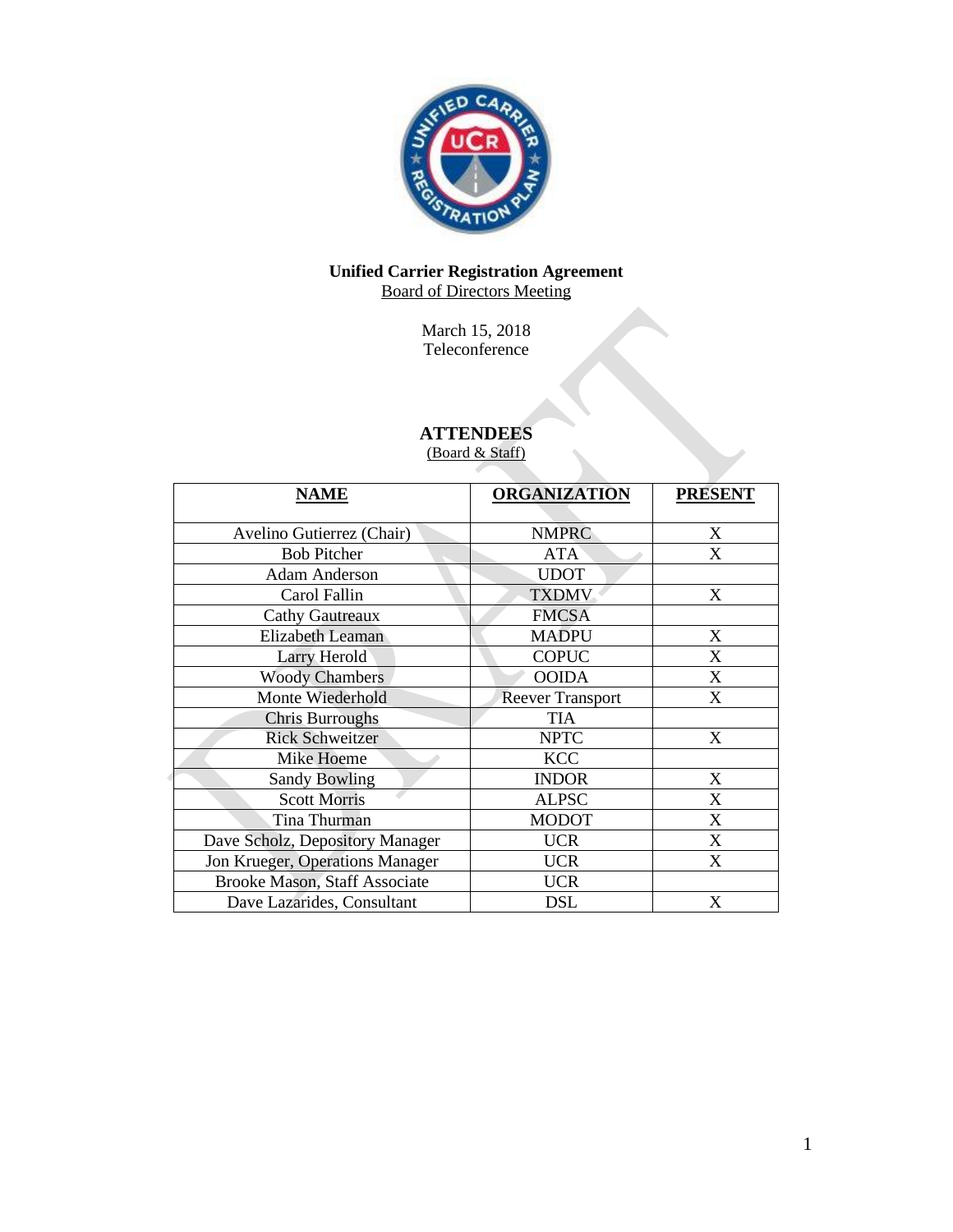# **MINUTES**

#### **Welcome, Call to Order & Introductions**

Chair Avelino Gutierrez called the meeting to order at 12:01 p.m. EDT and welcomed all attendees. He conducted a roll call and confirmed a Board quorum. Non-Board members and contractors on the teleconference then introduced themselves.

#### **Verification of Meeting Notice**

Mr. Gutierrez reported that the meeting notice was published in the Federal Register on March 13.

#### **Review & Approval of Agenda & Setting of Ground Rules**

Mr. Gutierrez reviewed the proposed agenda and asked for questions. It was suggested that the agenda be modified to include an update from the UCR Administration team (Kellen).

A MOTION was MADE and SECONDED to approve the agenda as amended. THE MOTION CARRIED.

#### **Review & Approval of Minutes of the Jan. 2018 UCR Board Meeting**

Mr. Gutierrez reported that draft minutes from the January 2018 UCR Board meeting had been distributed and are available on the UCR website. A grammatical error in the draft minutes was identified and corrected.

A MOTION was MADE and SECONDED to approve the minutes as amended. THE MOTION CARRIED.

### **Critical Issues**

### • **Consideration & approval of letter to Texas DMV**

UCR legal counsel Alex Leath reported on a memo regarding the recent petition from the Texas Department of Motor Vehicles and answered questions. Mr. Gutierrez reviewed a draft cover letter to TX DMV responding to the petition and answered questions.

A MOTION was MADE and SECONDED to authorize Mr. Gutierrez to sign the letter on behalf of the Board. THE MOTION CARRIED.

The Board instructed staff to finalize formatting for the letter and mail as soon as possible *[letter was mailed on March 19].*

#### • **Update on development of UCR 2.0 registration system**

Scott Morris provided an update on the development of UCR's new national registration system (UCR 2.0), scheduled to be launched by Oct. 1, and answered questions. *[See Old/New Business for additional information]*

#### • **Consideration & approval of UCR Handbook**

Vice Chair Robert Pitcher reported that a draft of the new UCR Handbook is ready for Board approval, and he answered questions. *[See Old/New Business for additional information]*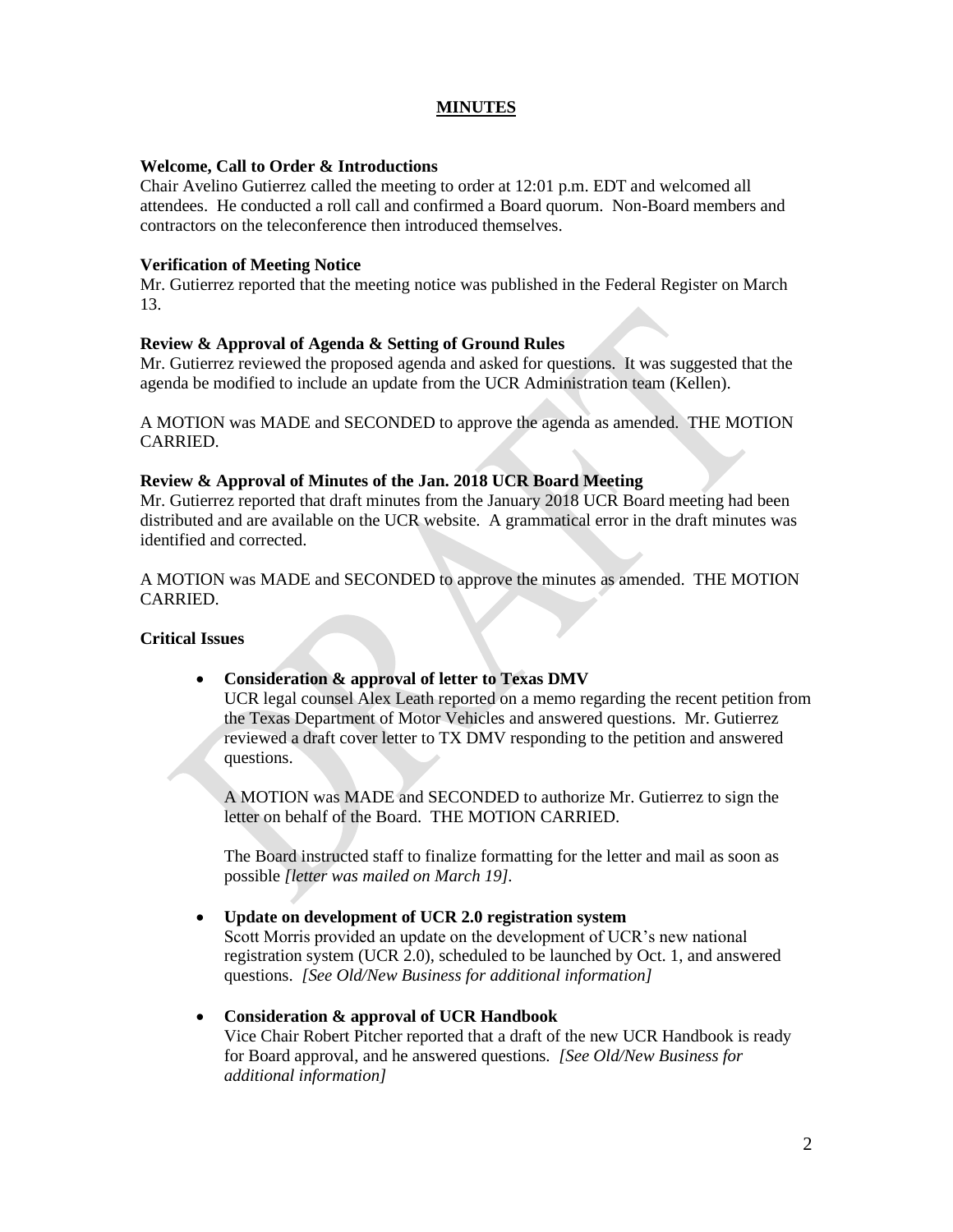# • **Status of Intermodal Equipment Providers (IEPs)**

Following discussion, the Board instructed Dave Lazarides, DSL Consulting, to assist Sandy Bowling with development of a communication to participating states regarding the IEP situation. The Board recommended that Mr. Lazarides and Ms. Bowling also confer with Ken Riddle, FMCSA.

• **Process for promulgation of rules, regulations and other announcements** Rick Wood reported that FMCSA has not yet issued guidance on the UCR Board's authority to establish rules, regulations or policies, per an earlier request from the Board. Mr. Pitcher emphasized the need for clarity on this issue. The Board urged FMCSA to prioritize the request as much as possible.

# • **Subcommittee plan (roles/responsibilities)**

Jon Krueger reported that new UCR subcommittee titles and slight restructuring, per the plan previously approved by the Board, are now in place. Mr. Krueger reported that all subcommittee chairs will soon be asked to review draft "purpose statements" for their respective subcommittees contained in the proposal reviewed by the Board.

# • **Report on Kellen management report**

Dave Scholz provided an update on the Depository Management Report, including the ongoing transition of the UCR Depository from the Indiana Department of Revenue to Kellen, and answered questions. Next, Mr. Krueger reviewed the Operations/Communications Management Report and also answered questions.

# **Updates Concerning UCR Legislation**

There were no updates.

### **FMCSA Update**

Mr. Wood reported that UCR's proposed fee structure for the 2019 registration year is currently under review.

### **Report of Dave Lazarides, DSL Transportation Services, Inc.**

Mr. Lazarides reported on recent activities, including planned trips to Kentucky and Virginia for himself and Mr. Pitcher, as part of their effort to develop performance standards for all states.

### **Report of Indiana Department of Revenue**

Ms. Bowling updated the Board on recent activities related to the current registration system at the Indiana Department of Revenue and answered questions.

### **Subcommittee Reports**

### • **Audit Subcommittee**

On behalf of subcommittee chair Mike Hoeme, Mr. Krueger reported on a proposal to execute a pilot training session for state audits and FARs to be held in Atlanta in May 2018 (exact dates TBD). The proposal recommends that Mr. Hoeme, Mr. Lazarides and Verna Jackson (KS Corp. Comm.) all serve as presenters for the session.

A MOTION was MADE and SECONDED to approve the proposal. THE MOTION CARRIED.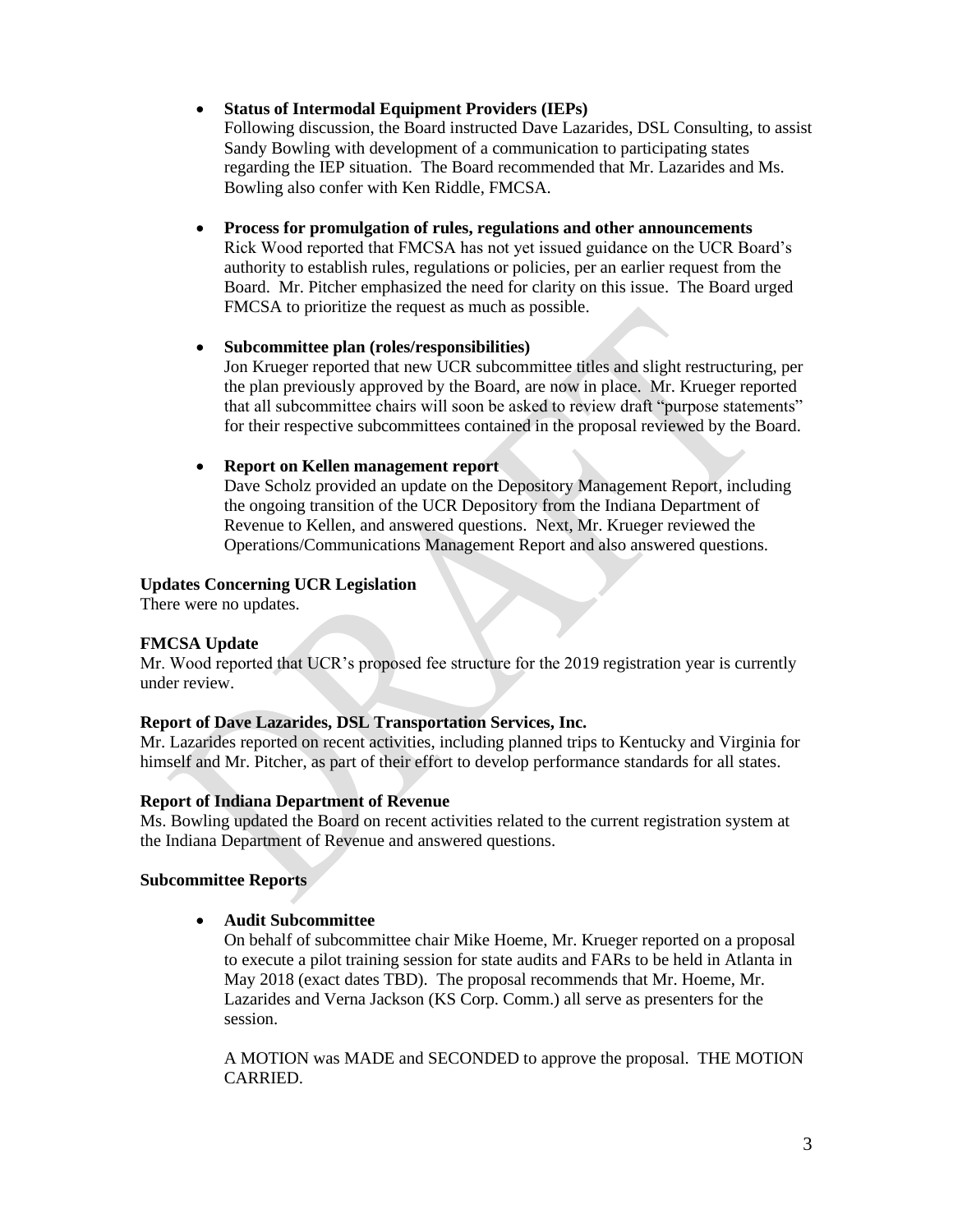# • **Finance Subcommittee**

Mr. Morris reported that he recently closed a UCR bank account in Alabama that is no longer needed now that Kellen is managing the Depository. Mr. Morris also reported that later this year, he along with incoming Finance Subcommittee chair Elizabeth Leaman, will visit the Bank of North Dakota.

# • **Registration System Subcommittee**

There was no report.

# • **Procedures Subcommittee**

On behalf of subcommittee chair Adam Anderson, Mr. Krueger reported that the subcommittee will soon begin developing UCR registration forms for 2019.

- **Industry Advisory Subcommittee** There was no report.
- **Dispute Resolution Subcommittee** There was no report.

# **Old/New Matters**

Mr. Morris reported that an addendum to the Kellen management contract had been circulated to the Board for review. The addendum covers scope and fees for incremental activity related to project management and oversight for the development of UCR 2.0.

A MOTION was MADE and SECONDED to approve the addendum. THE MOTION CARRIED.

Mr. Pitcher reported that he will be asking the Board to approve the UCR Handbook on the April conference call.

### **Future Board Meetings**

Mr. Gutierrez reported that plans are underway for an in-person summer meeting in Salt Lake City. Dates are August 21-24 (including travel days). Mr. Gutierrez announced that on August 22, the UCR 2.0 software development team will provide a demonstration of the new system, as well as user-training.

A MOTION was MADE and SECONDED to authorize travel expense reimbursement for one (1) representative from each participating state to attend the August meeting for training purposes. THE MOTION CARRIED.

Mr. Gutierrez also reported that a Board teleconference is planned for July 12 at Noon EDT.

Upcoming teleconferences

- April 19 at Noon EDT
- May 10 at Noon EDT
- July 10 at Noon EDT

Upcoming in person meetings

- June 2-7 in Ft. Lauderdale (includes travel days)
- August 21-24 in Salt Lake City (includes travel days)